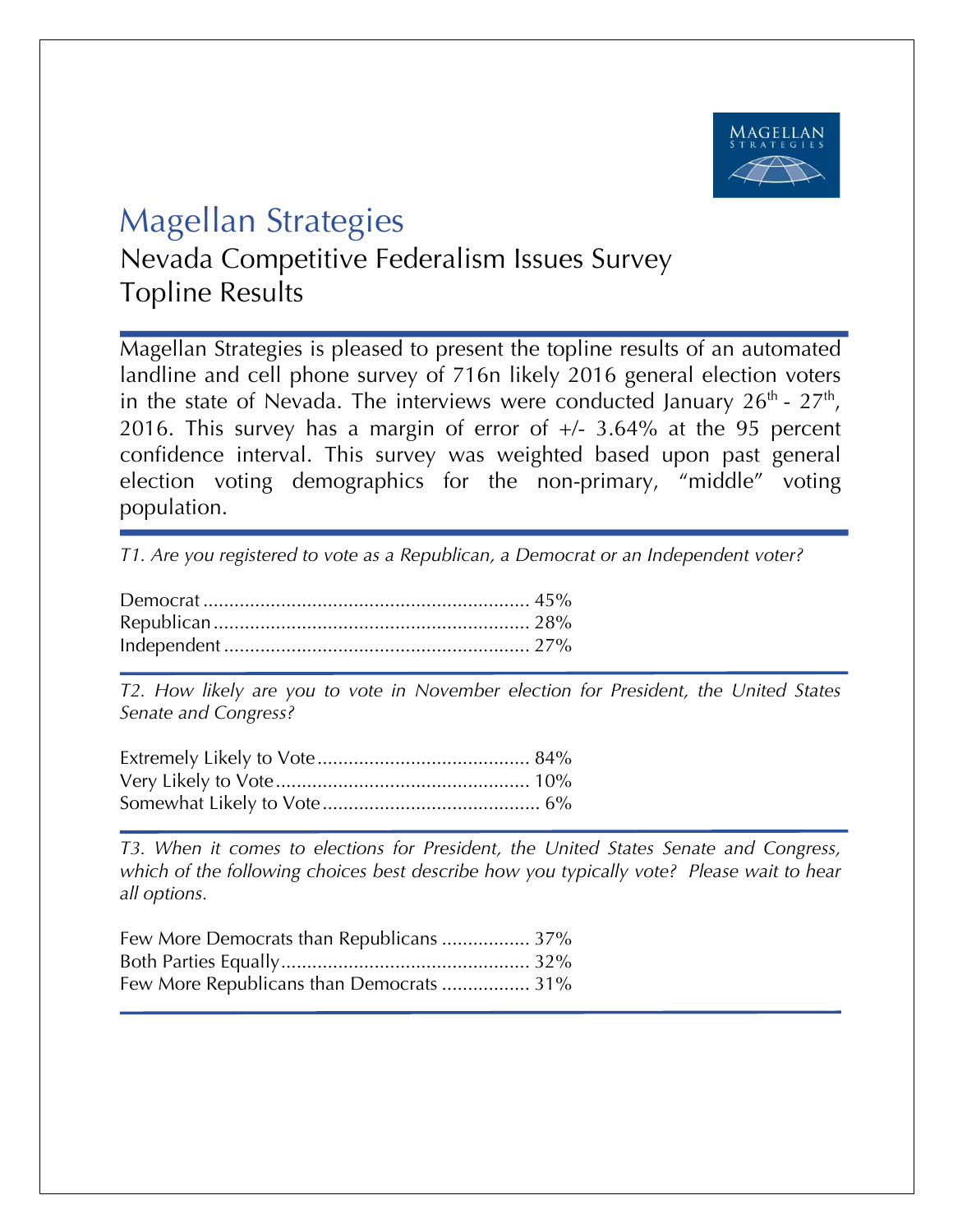*Thinking now about the challenges Americans face today….*

*T4. Please tell me if you agree or disagree with the following statement. Most of America's major problems are better handled by the federal government than by individual state governments.*

*T5. Please tell me if you agree or disagree with the following statement. The size of the federal government prohibits individual state governments from solving some of their own problems.*

*T6. As you may know, the federal government funds certain programs that are also funded by individual state governments like public education, transportation and Medicaid for low income individuals and families. If you could choose just one government to fund these programs which would it be?*

*T7. Again, the federal government and individual state and local governments fund very similar programs. I am now going to read to you some government services and programs, and I would like you to tell me if you think the federal government or a state government should be the sole provider and manager of that service or program. Let's get started.*

*Who should be the sole provider and manager of public schools and educating students??*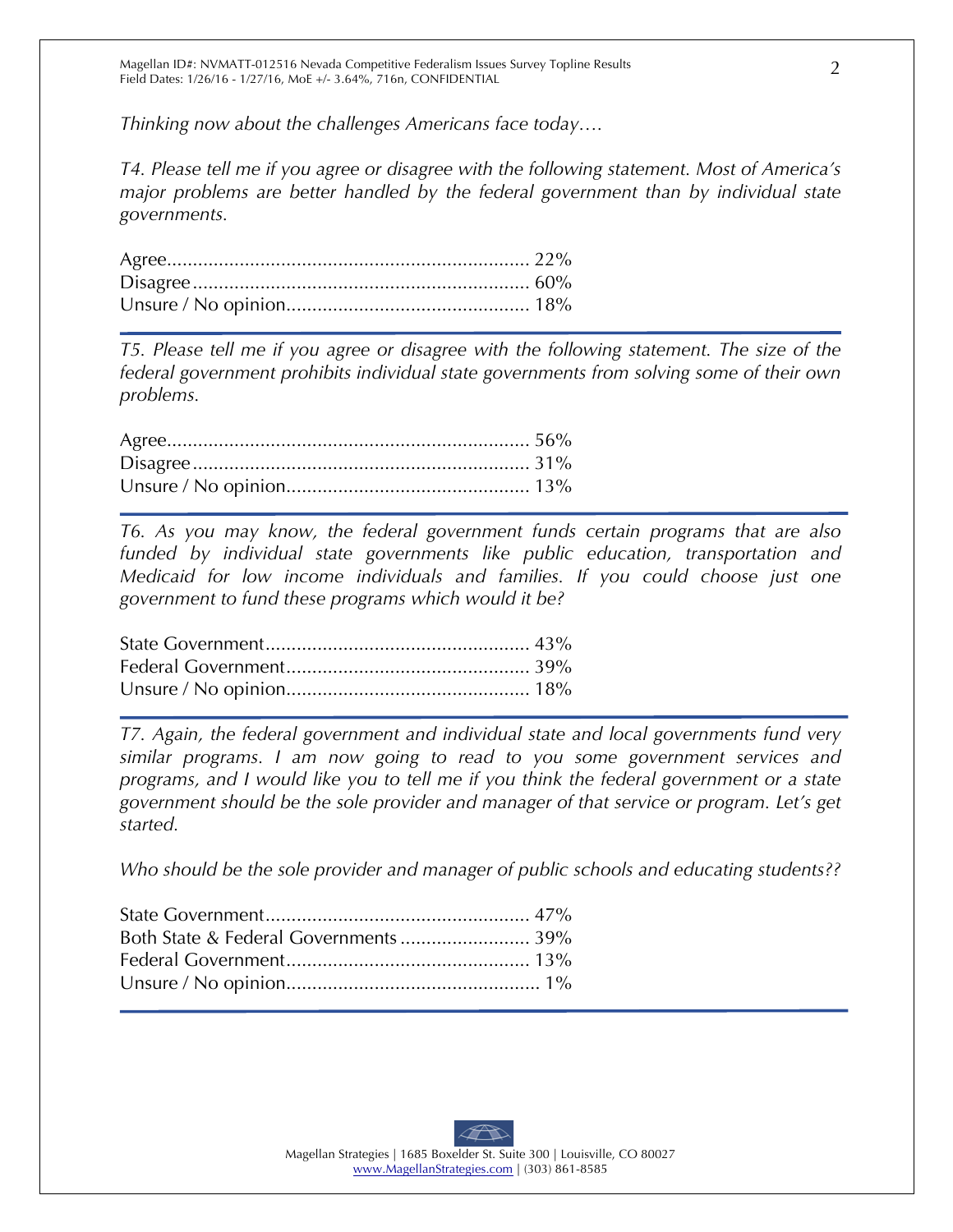*T8. Who should be the sole provider and manager of Medicaid and healthcare for lowincome individuals and families?*

*T9. Who should be the sole provider and manager of roads, transportation and public transit projects?*

*T10. Who should be the sole manager of our forests, water, the environment and our natural resources?*

| Both State & Federal Governments  36% |
|---------------------------------------|
|                                       |
|                                       |
|                                       |
|                                       |

*T11. Who should be the sole provider and manager of enforcing our immigration laws and policies?*

*T12. Who should be the sole provider and manager of welfare programs like food stamps and public housing?*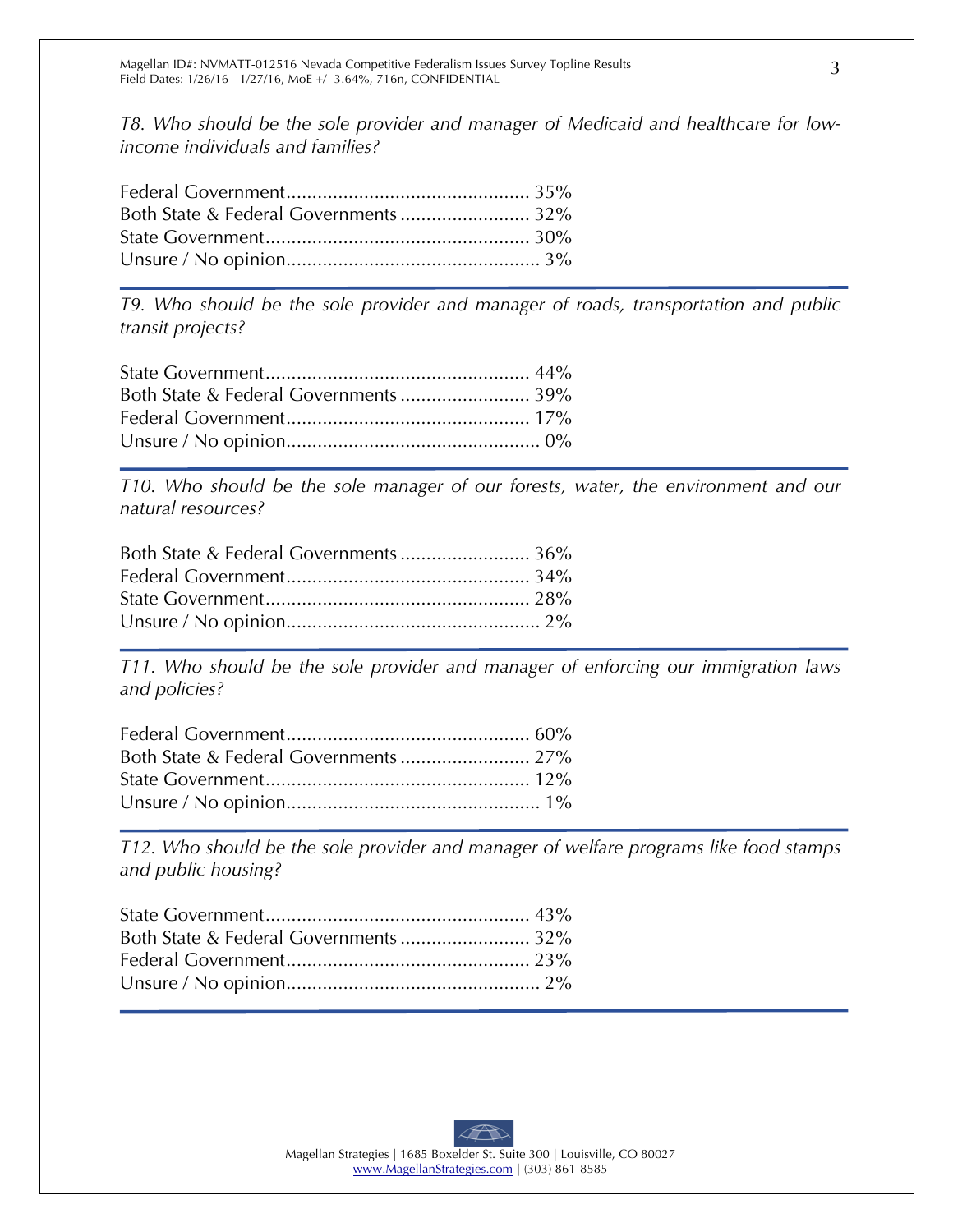*T13. Who should be the sole manager of our crime, punishment and law enforcement agencies?*

| Both State & Federal Governments  43% |
|---------------------------------------|
|                                       |
|                                       |
|                                       |
|                                       |

*T14. Who should oversee and manage unions and labor laws?*

*T15. Who should oversee and manage the ownership of public lands?* 

*T16. Please tell me if you agree or disagree with the following statement. Individuals making their own decisions in the marketplace will always allocate resources better than any centralized government planning process.*

*T17. Which of the following three statements comes closest to your point of view regarding national security and foreign policy issues? Please wait to hear all options.* 

Deploy troops and weapons around world............. 37% Fight using drones & missiles, no troops deployed.. 28% Keep terrorist away & stay out of the Middle East ... 26% Unsure / No opinion................................................. 9%

*T18. Are you a man or a woman?*



Magellan Strategies | 1685 Boxelder St. Suite 300 | Louisville, CO 80027 www.MagellanStrategies.com | (303) 861-8585